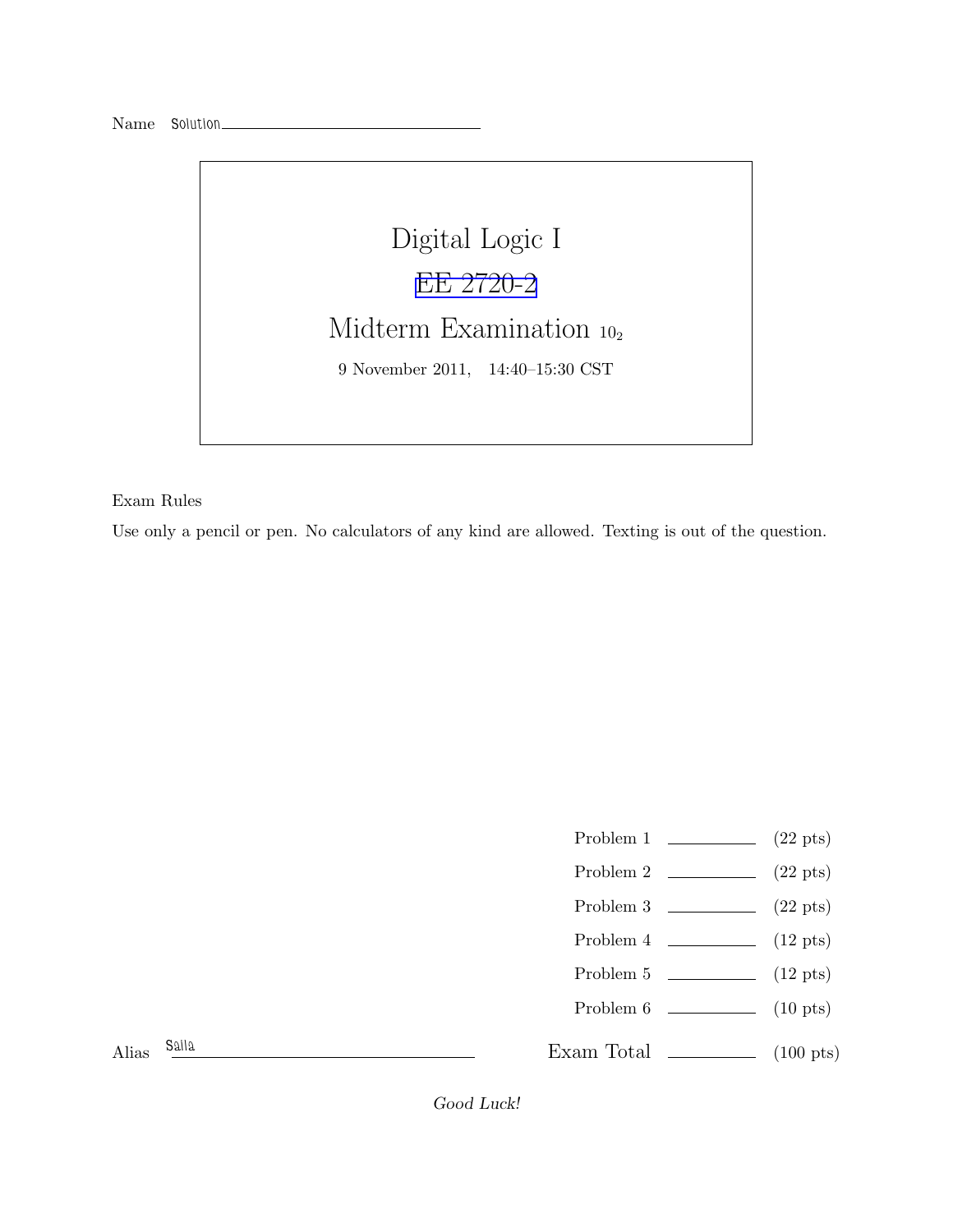Problem 1: (22 pts) The problems below are based on the following Boolean function:

$$
(a+bc+b'c')(abc')'
$$

(*a*) Draw a logic diagram (using AND, OR, and NOT gates) corresponding to the Boolean function. (Do not simplify the expression.)

 $\sqrt{\phantom{a}}$  Logic diagram.

*Solution appears below.*



(*b*) Write the Boolean function in minterm canonical form. (Show a Boolean expression, not just a list of minterm numbers.) *Hint: For most people directly constructing a truth table would be easier than algebraic manipulation.*

 $\overrightarrow{\bigvee}$  Expression in minterm canonical form.

*Solution:*

$$
\overline{a}\overline{b}\overline{c} + \overline{a}bc + a\overline{b}\overline{c} + a\overline{b}c + abc
$$

(*c*) Write the Boolean function in maxterm canonical form.

 $\overrightarrow{\mathsf{M}}$  Expression in maxterm canonical form.

*Solution:*

$$
(a+b+\overline{c})(a+\overline{b}+c)(\overline{a}+\overline{b}+c)
$$

*Grading Note:* A common mistake is inverting the wrong literals. For example,  $(\overline{a} + \overline{b} + c)$  instead of the correct *first term,*  $(a + b + \overline{c})$ *.*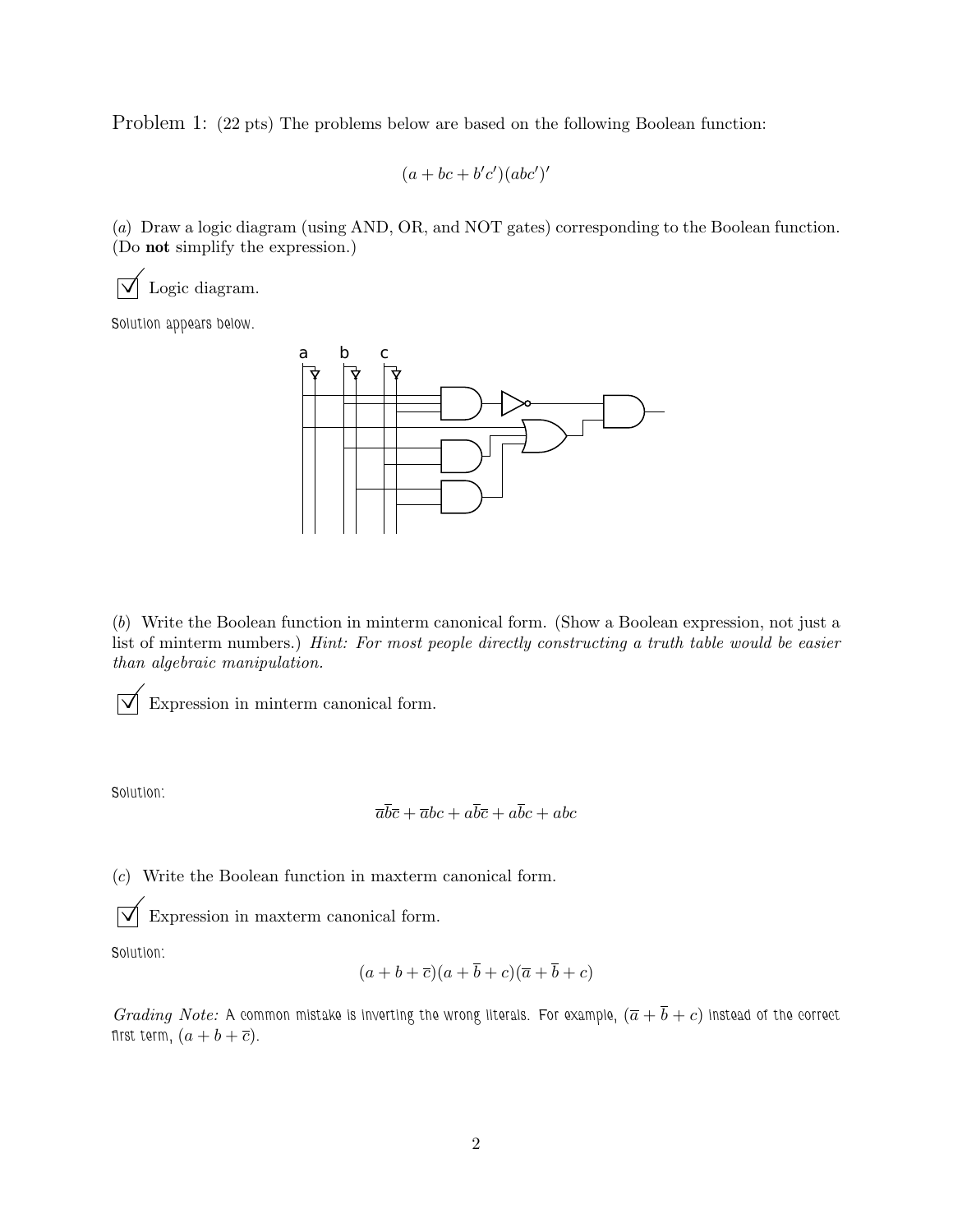(*d*) Draw a Karnaugh map for the expression. (Just draw the Karnaugh map, don't use it to simplify the expression.)

 $\boxed{\bigvee}$  Karnaugh map, including variables and row and column numbers.

*Solution appears below:*

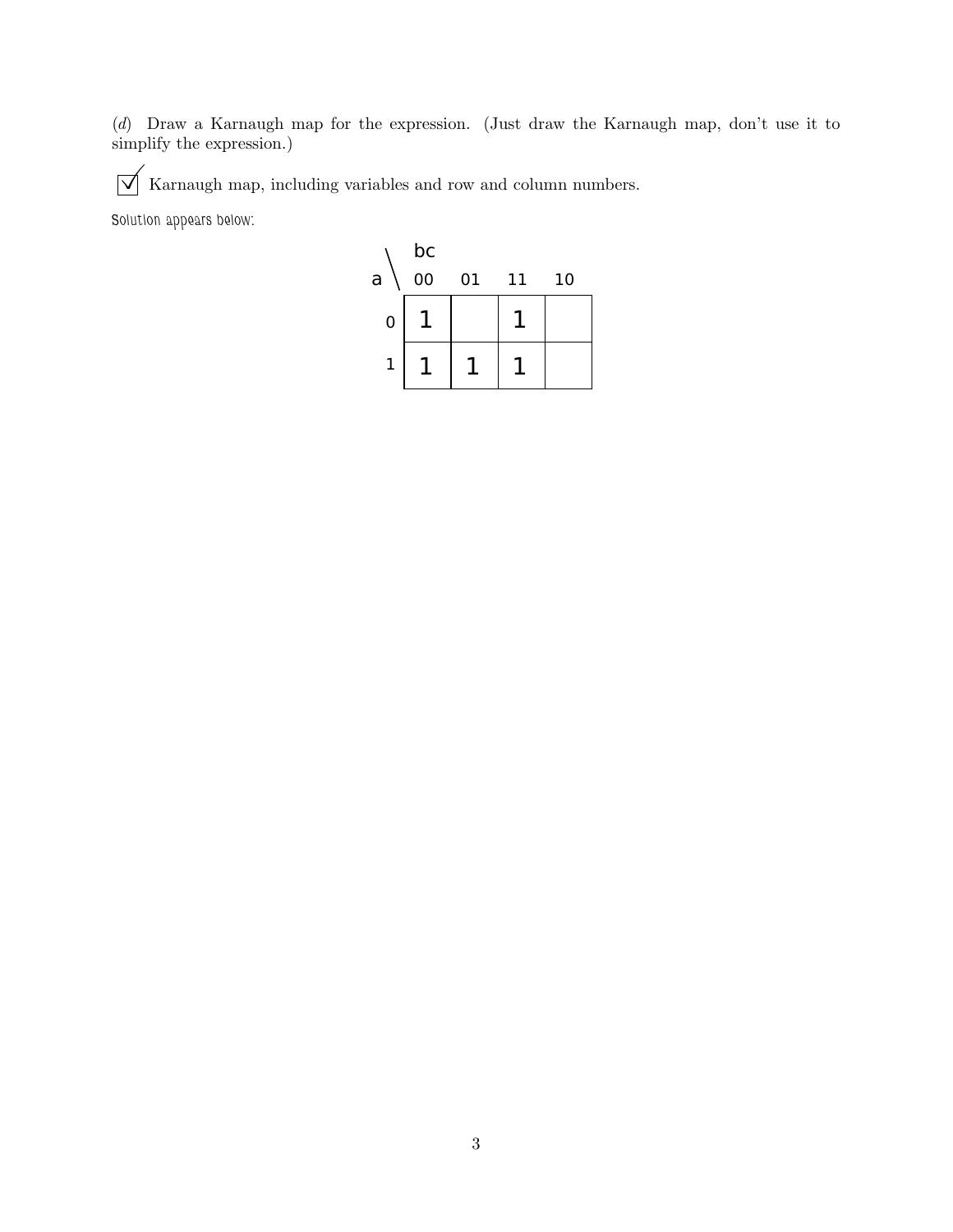Problem 2: (22 pts) Consider the Karnaugh map below.



(*a*) Write in the row and column numbers.

 $\triangledown$  Row and column numbers.

*Solution appears on the diagram above in blue. (The boxes circled with a heavy red line are a solution to a following part.)*

(*b*) List all of the prime implicants both on the Karnaugh map above, and as a list below.

 $\overrightarrow{\mathsf{M}}$  Prime implicants circled on Karnaugh map.

 $\overrightarrow{\bigvee}$  List prime implicant expressions below.

*They are:*

(*c*) In the list of prime implicants above, write an "E" next to each essential prime implicant.

 $\overrightarrow{\mathbf{V}}$  Write an "E" next to essential prime implicants.

*Prime Implicants:*

E  $y\,\overline{w}$  $\overline{x}y\overline{z}$  $\overline{x} \overline{z} w$  $E \quad x \overline{y} w$  $\overline{y} \overline{z} w$ 

*Grading Note: A common mistake was marking an implicant as essential when it really wasn't. Perhaps this was due to the misconception that an implicant that appears in a minimum cost expression must be essential.*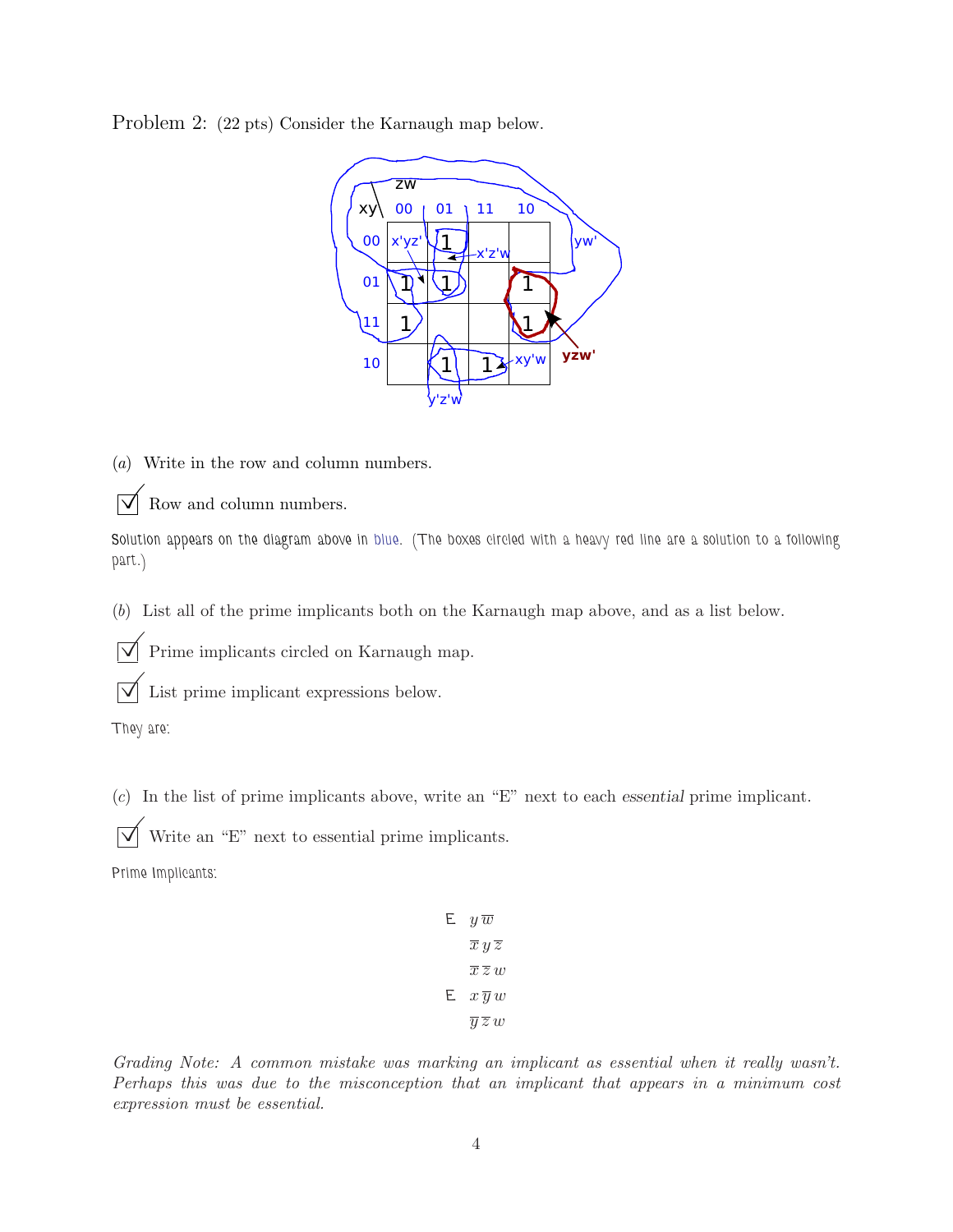(*d*) Provide an example of an implicant that's neither a prime implicant, nor a minterm. Circle this implicant and show the corresponding Boolean expression. *Grading Note: The original wording of the checkbox item below was slightly different in the original exam.*

 $\boxed{\bigtriangledown}$  Circle implicant that's neither a minterm nor a prime implicant.

 $\overrightarrow{\bigvee}$  Show an expression for the implicant.

*On the diagram above the implicant is circled with a* thick red line*, on the right of the Karnaugh map.*

(*e*) Based on the Karnaugh map show a minimum-cost expression for this logic function.

 $\sqrt{\phantom{a}}$  Minimum-cost expression.

*The minimum cost expression is:*

 $y \overline{w} + x \overline{y} w + \overline{x} \overline{z} w$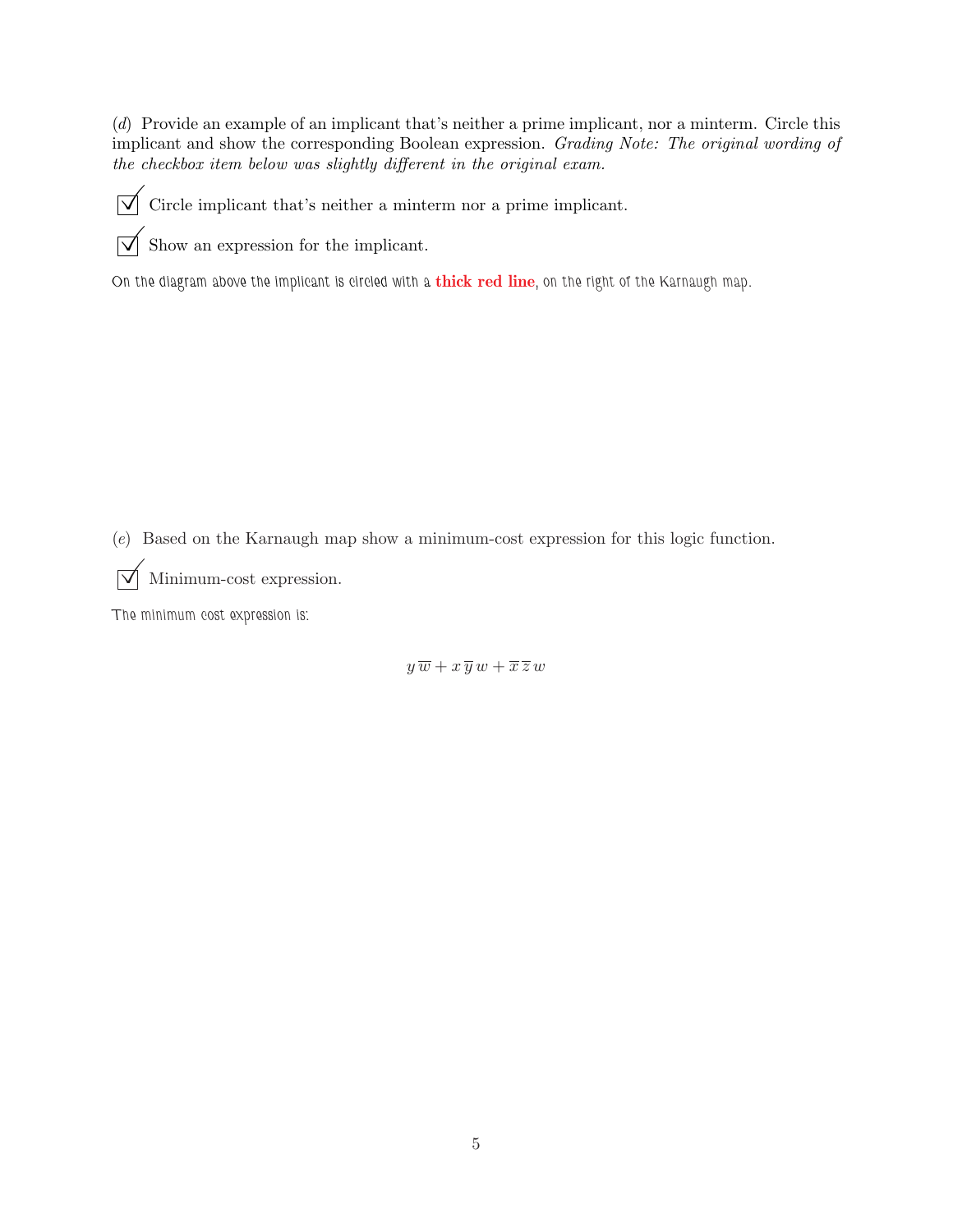Problem 3: (22 pts) Consider the Boolean function below:

$$
ab'+b'c+a'bc'
$$

(*a*) Use a  $3 \times 8$  decoder plus whatever logic gates are needed to implement this function.

 $\sqrt{\phantom{a}}$  Implement using  $3 \times 8$  decoder and gates.

*For a decoder implementation one must identify the minterms. One easy way to do that is to construct a truth table. The minterms are*  $m_1$ ,  $m_2$ ,  $m_4$ , and  $m_5$ . Since there are three variables  $(a, b,$  and  $c)$  a  $3 \times 8$  decoder is needed. The *decoder outputs corresponding to these minterms are connected to an OR gate, as is done in the following diagram.*



(*b*) Use an 8-input multiplexer to implement this function.

 $\boxed{\bigtriangledown}$  Implement using an 8-input multiplexer.

*As with the decoder, minterms are used. Set the multiplexer inputs corresponding to the minterms to 1, and set the other inputs to 0. The select inputs are connected to the variables.*

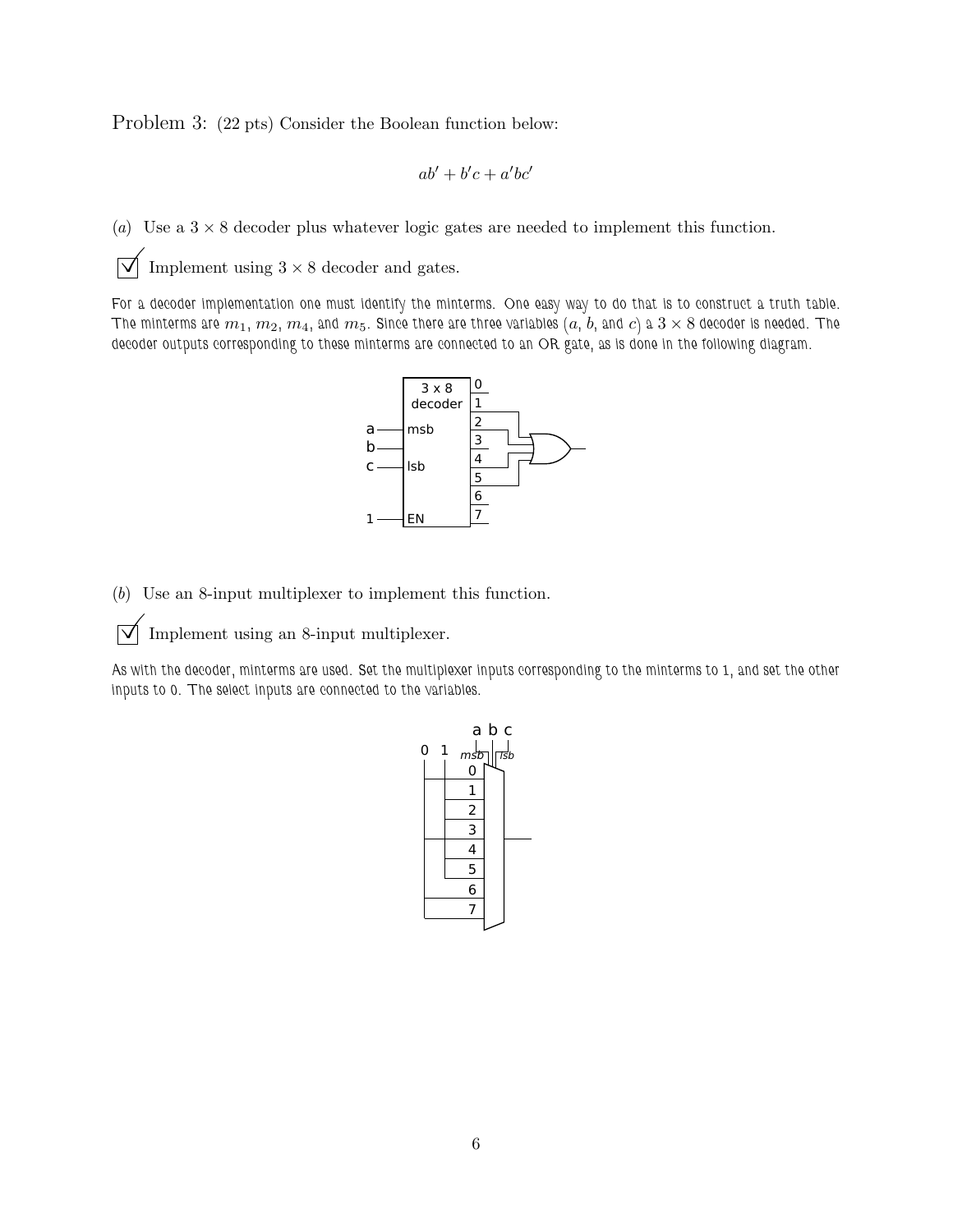(*c*) Use a multiplexer and additional logic, including possibly exclusive-or gates, to implement this function by performing a Shannon expansion with respect to a (use a as the multiplexer control input). *Hint: it might be easier to eyeball a truth table than to do this by algebraic manipulation.*

 $\boxed{\bigvee}$  Implement using a multiplexer based on  $a.$ 

When  $a=0$  the function is  $b'c+bc'=b\oplus c$ . When  $a=1$  the function is  $b'+b'c=b'$ . These two expressions are *used for the multiplexer inputs as is done in the diagram below:*

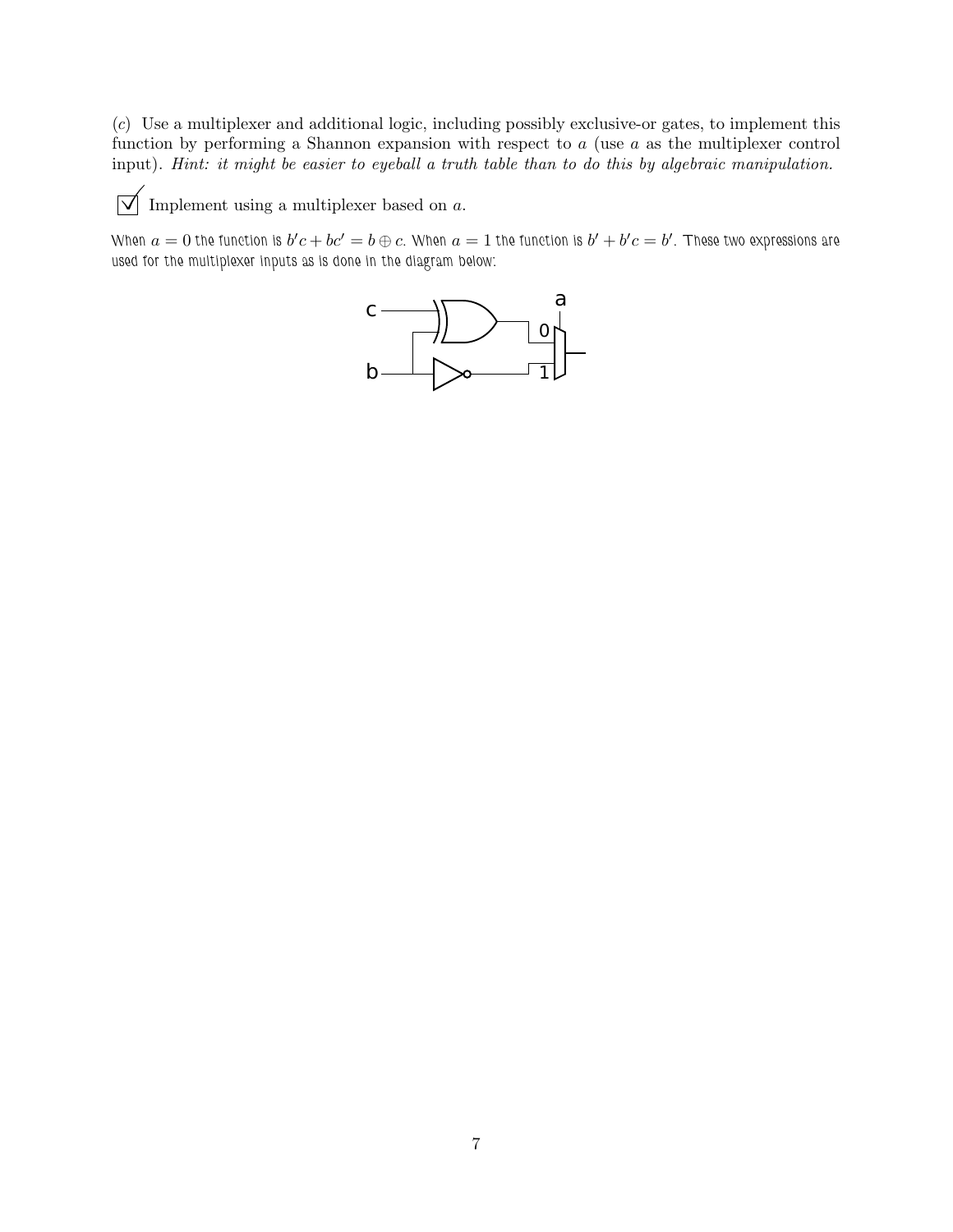Problem 4: (12 pts) Show how to implement the 8-input multiplexers described below. In each case the three select input bits should be labeled  $s_2$ ,  $s_1$ ,  $s_0$ , with  $s_0$  being least significant. Label the data inputs 0 to 7.

(*a*) Implement an 8-input multiplexer using two 4-input multiplexers and a 2-input multiplexer.

 $\sqrt{\phantom{a}}$  Eight-input mux using two 4-input multiplexers.

*Solution appears below.*

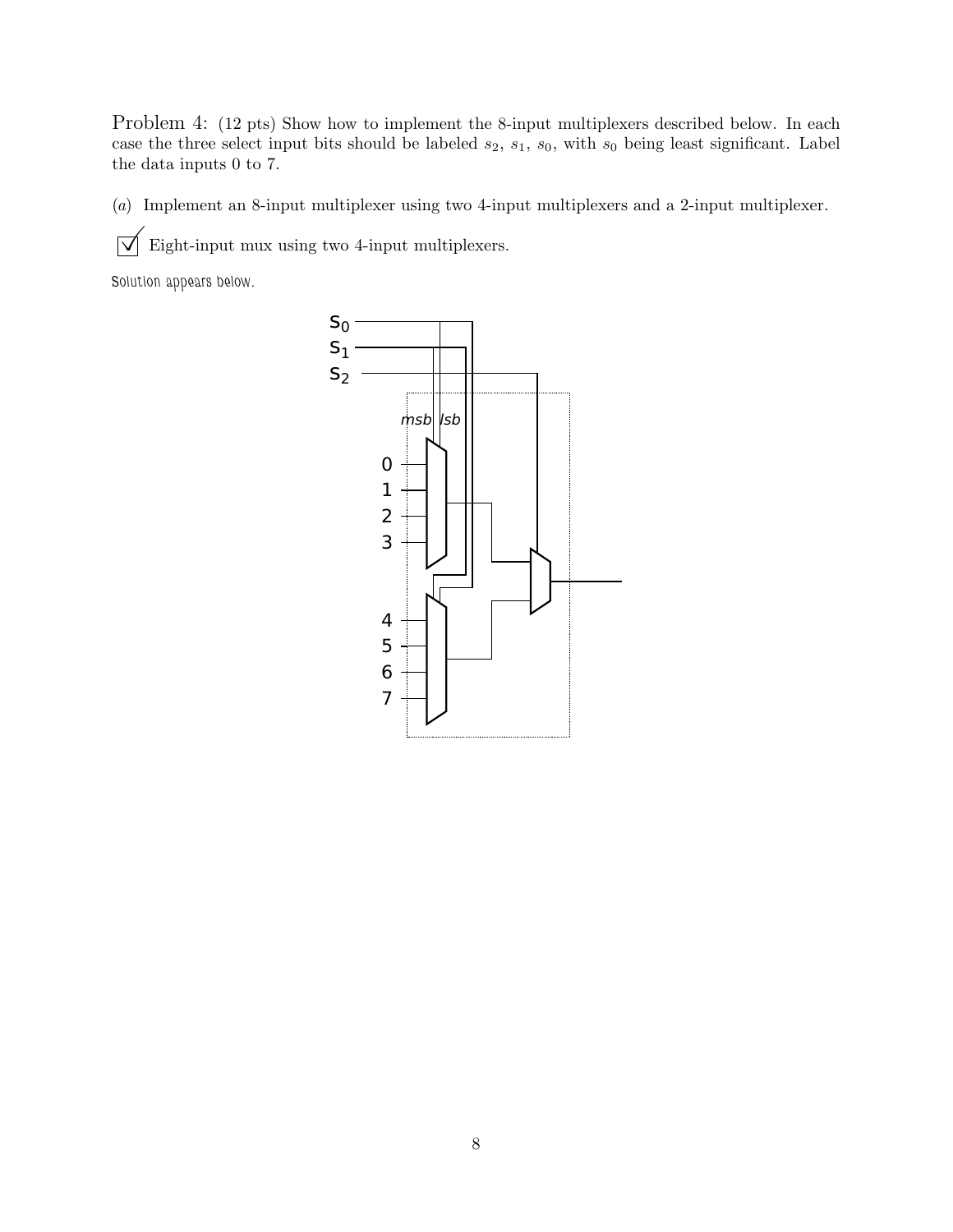(*b*) Implement an 8-input multiplexer using four 2-input multiplexers and one 4-input multiplexer.  $\boxed{\bigvee}$  Eight-input mux using four 2-input multiplexers and a 4-input mux. *Solution appears below.*

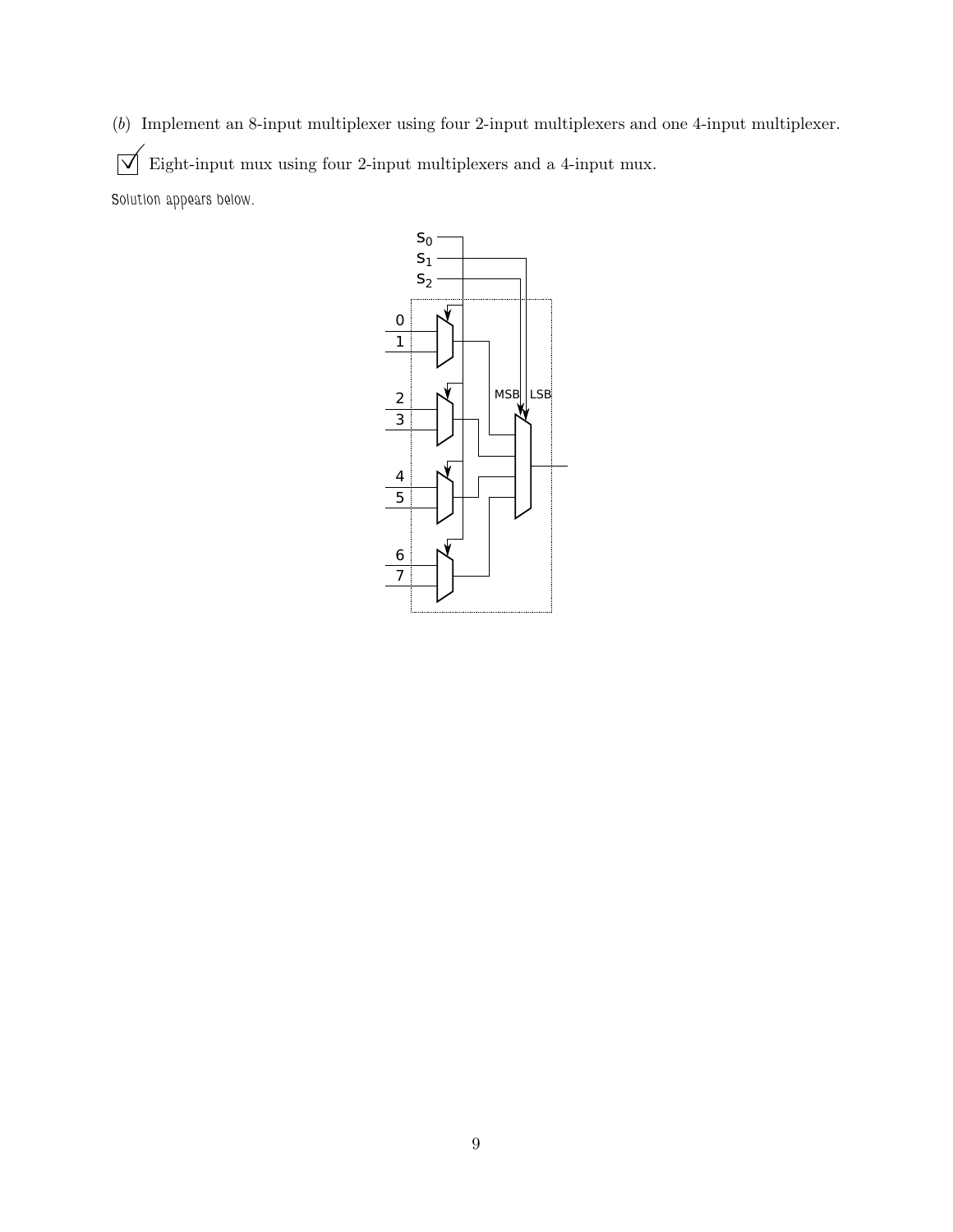Problem 5: (12 pts) Implement the devices as described below.

(*a*) Show the logic gates needed to implement a  $2 \times 4$  decoder, include an enable input. Appropriately label the inputs and outputs.



 $\triangledown$  Logic diagram for a 2 × 4 decoder, just use gates.

Include logic for enable input.

*Grading Note: Several students had the correct logic diagram fur the decoder, but then OR'd together all of the outputs.*



(*b*) Show how to implement an 8-input multiplexer using a decoder and logic gates. Appropriately label the inputs and outputs.

 $\vert \overrightarrow{\bigvee} \vert$  Logic diagram for an 8-input multiplexer using gates and a decoder.

*Solution appears below:*